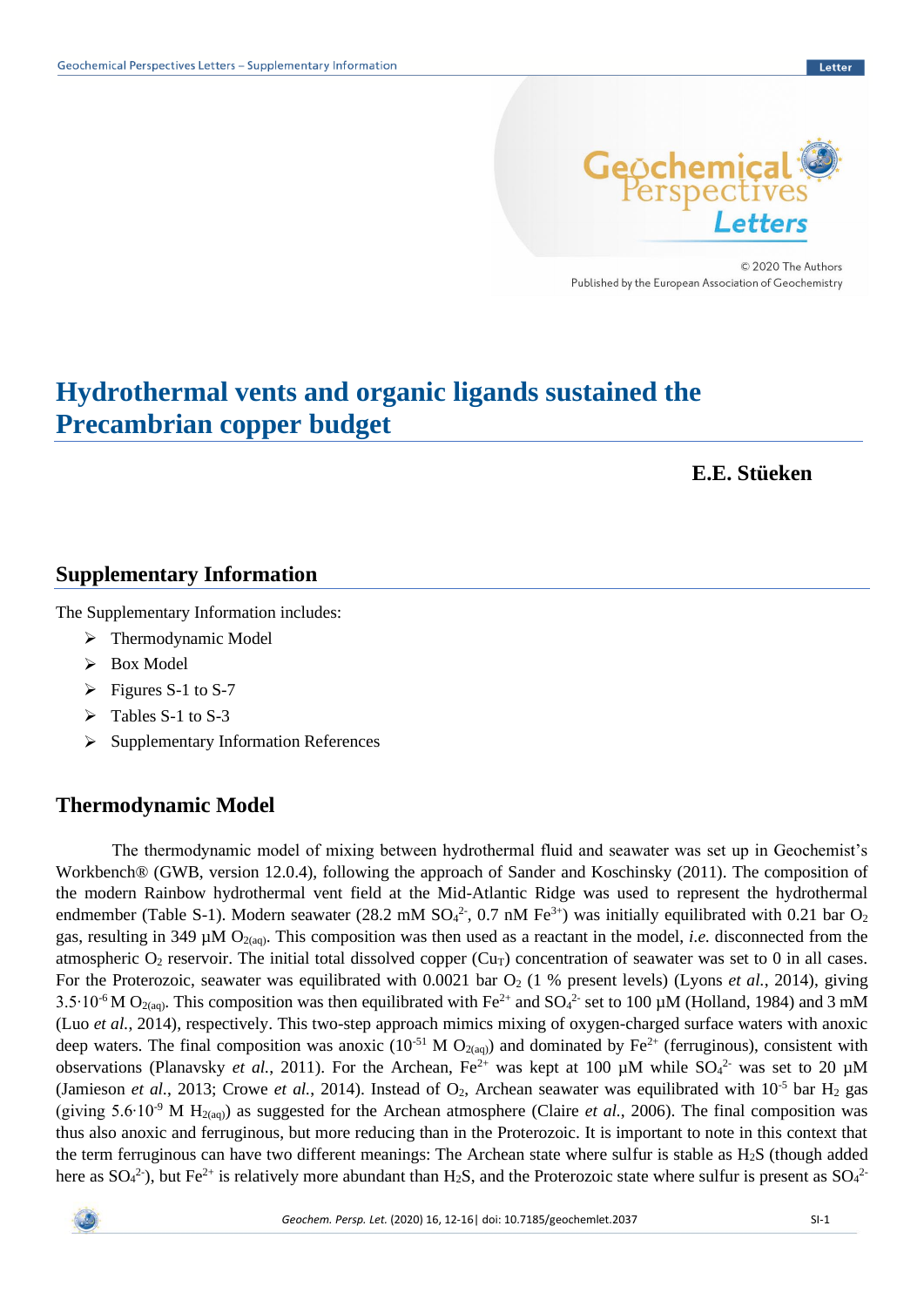while iron is stable as  $Fe^{2+}$ . The latter would have a relatively higher redox potential. To explore the sensitivity of the model, Fe<sup>2+</sup> concentrations up to 1 mM were tested for the Proterozoic and Archean (Tosca *et al.*, 2016) but not found to have any significant effect on the final results (Tables S-2 and S-3). For the Proterozoic model, changing  $SO_4^2$ concentrations in the range of 3-10 mM also had negligible effects (< few % difference), but decreasing  $SO_4^2$  to 2 mM or less generated results more akin to the Archean. For the Archean model, lowering  $SO_4^2$  to  $2 \mu M$  (Crowe *et al.*, 2014) made no discernible difference while increasing it to 0.2-2 mM increased the final total Cu concentration in the hydrothermal fluid by about one order of magnitude, but this does not impact the overall conclusion of very low Archean  $Cur$  levels.

The hydrothermal fluid (T = 300 °C) was mixed with seawater (T = 4 °C) in proportions from 0.1 to 1000 and the fluid chemistry was monitored. To model the speciation of Cu in the presence of organic ligands, the *thermo* database in GWB was modified, following Sander and Koschinsky (2011). A hydrothermal ligand  $(L<sub>h</sub>)$  and a seawater ligand (L<sub>s</sub>) for Cu were added with their known dissociation constants. Also Cu(HS)<sup>+</sup>(aq) and Cu(HS)<sub>(aq)</sub> were added as aqueous complexes (Al-Farawati and van den Berg, 1999). The initial concentration of the two ligands, based on modern observations (Sander and Koschinsky, 2011) was set to 10 nM for L<sub>s</sub> in seawater and 0 µM, 1 µM or 10 µM for  $L<sub>h</sub>$  in the hydrothermal fluid. Other concentrations were explored as described below. Precipitation was allowed for the following minerals: pyrite, pyrrhotite, sphalerite, galena, amorphous  $Fe(OH)$ <sub>3</sub> and  $Fe(OH)$ <sub>2</sub>, birnessite, cuprite, covellite, copper, chalcopyrite, chalcocite, ferrite-Cu, malachite, azurite, barite, anhydrite, nontronite, talc and amorphous SiO2. All major ion concentrations in the seawater endmember prior to mixing with the hydrothermal fluid were kept constant through time. The pH of the seawater endmember was varied from 6.5 in the Archean to 7.5 in the Proterozoic and 8.1 in the Phanerozoic (Halevy and Bachan, 2017; Isson and Planavsky, 2018; Krissansen-Totton *et al.*, 2018).

The REACT module of Geochemis's Workbench® was used for the thermodynamic model. The hydrothermal fluid was entered as a Basis with a total amount of 1 kg. Seawater, also 1 kg, was entered as a Reactant, and 'reactant times' was set to 1000, which allows progressive mixing of the two fluids up to a ratio of 1:1000. Under Config  $\rightarrow$ Iteration, *precipitation* was turned on; all other parameters were left at their default values. Under Config → Stepping, *delxi* (the maximum allowed step in the reaction) was set to 0.0001, which allows monitoring fluid changes at lower mixing ratios. Under 'special configurations', *flow-through* and *dump* were ticked. The *dump* function forces the programme to precipitate minerals that are saturated prior to the reaction. This is a realistic scenario, because it removes saturated minerals that would naturally precipitate from a hydrothermal fluid prior to mixing with seawater. The *flow-through* function prohibits precipitated minerals to re-dissolve, which mimics settling of minerals to the seafloor, as observed in natural systems.

#### **Box Model**

Sander and Koschinsky (2011) used the end-product at a mixing ratio of 1000:1 to evaluate the imprint of hydrothermal venting on the marine  $Cu<sub>T</sub>$  budget. However, this mixing ratio is not easily justified. In this study, the thermodynamic model was thus followed by a box model of  $Cu<sub>T</sub>$  in the ocean, run in Stella® Professional (version 1.0.1). The box model (Fig. S-1) included a riverine ( $F_{\text{river}}$ ) and a hydrothermal input flux ( $F_{\text{hydrothermal}}$ ) of Cu in units of mol/yr. For the hydrothermal flux, the global average hydrothermal water flux of today (10<sup>14</sup> L/yr) (Reinhard *et al.*, 2013) was multiplied by the total Cu concentration in mol/L obtained from the thermodynamic model at that point where precipitation had ceased. This point was chosen because it represents the moment when the mixed fluid disperses freely into the ocean without further precipitation near the vent environment. The river flux was calculated as the product of the global average river water flux  $(3.74 \cdot 10^{16} \text{ L yr}^1)$  (Emerson and Hedges, 2008) and the average Cu concentration in rivers today  $(2 \cdot 10^{-8} \text{ M})$  (Little *et al.*, 2013). For the Proterozoic, the river water flux and concentration were kept at the modern value, because oxidative weathering is thought to have started around 2.7-2.5 Ga (Stüeken *et al.*, 2012). For the Archean, the river water flux was kept constant but the riverine Cu concentration was set to 10<sup>-15</sup> M (Hao *et al.*, 2017). It is likely that past river fluxes were lower when continents were smaller (Holland, 1984; Raiswell, 2006) while hydrothermal water fluxes may have been higher when the Earth was hotter.

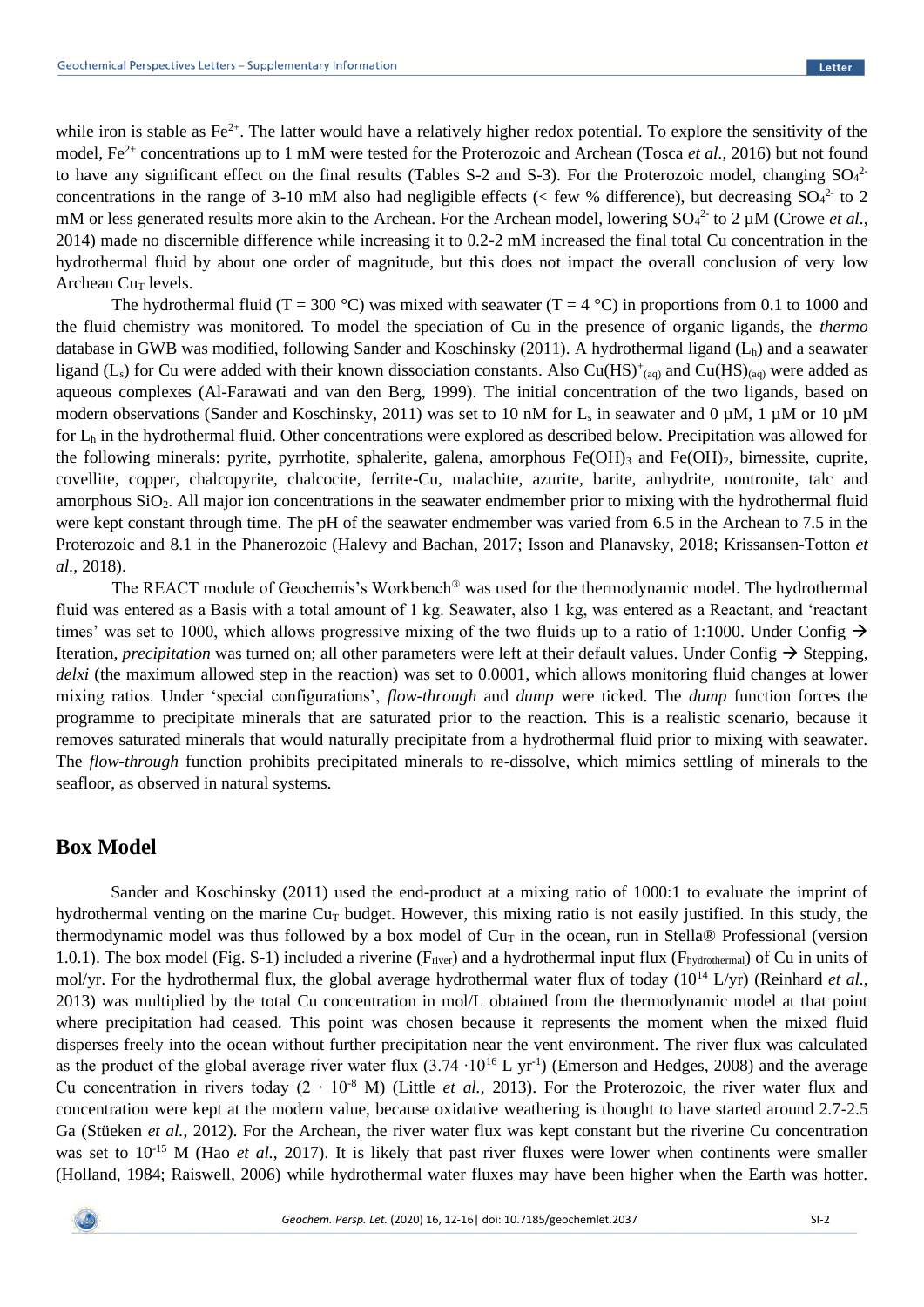The uncertainty bounds on these parameters are unknown and therefore not explored in detail in this model. Using a lower river water flux of  $3.10^{15}$  L yr<sup>-1</sup> (Holland, 1984; Raiswell, 2006) would lower the total Cu concentration of the Proterozoic by roughly one order of magnitude (Fig. S-6), but the broad trends in  $Cu<sub>T</sub>$  from the Archean to the modern and the relative contribution of hydrothermal Cu sources are not affected. Furthermore, the lower river flux was estimated for the Archean; in the Proterozoic when continental land mass had approached Phanerozoic levels, it is likely that the river flux was closer to the modern value. The Archean total Cu concentration does not change if the river water flux is reduced (not shown), because hydrothermal fluids by far outweigh the marine Cu budget. The sink of Cu from the ocean (F<sub>sink</sub>) was modelled as a first-order reaction (F<sub>sink</sub> =  $V_{ocean} \cdot [Cu]_{ocean} \cdot k$ ) with a rate constant (*k*) equal to 1/5000 yr-1 , where 5000 yr is the residence time of Cu in the modern ocean (Hao *et al.*, 2017). *Vocean* is the volume of the ocean, set equal to the modern value, and *[Cu]*<sub>ocean</sub> is the marine Cu<sub>T</sub> concentration in mol/L. This residence time, *i.e.* the rate constant for  $Cu<sub>T</sub>$  removal from the ocean, was varied as described below to explore the effects of Proterozoic euxinia (Lyons *et al.*, 2014). To test the relative contributions of hydrothermal and riverine Cu to the total ocean budget, the box model was run with each source flux turned on separately. The box model was run until an equilibrium value for *[Cu]ocean* was reached, which was taken as the final result.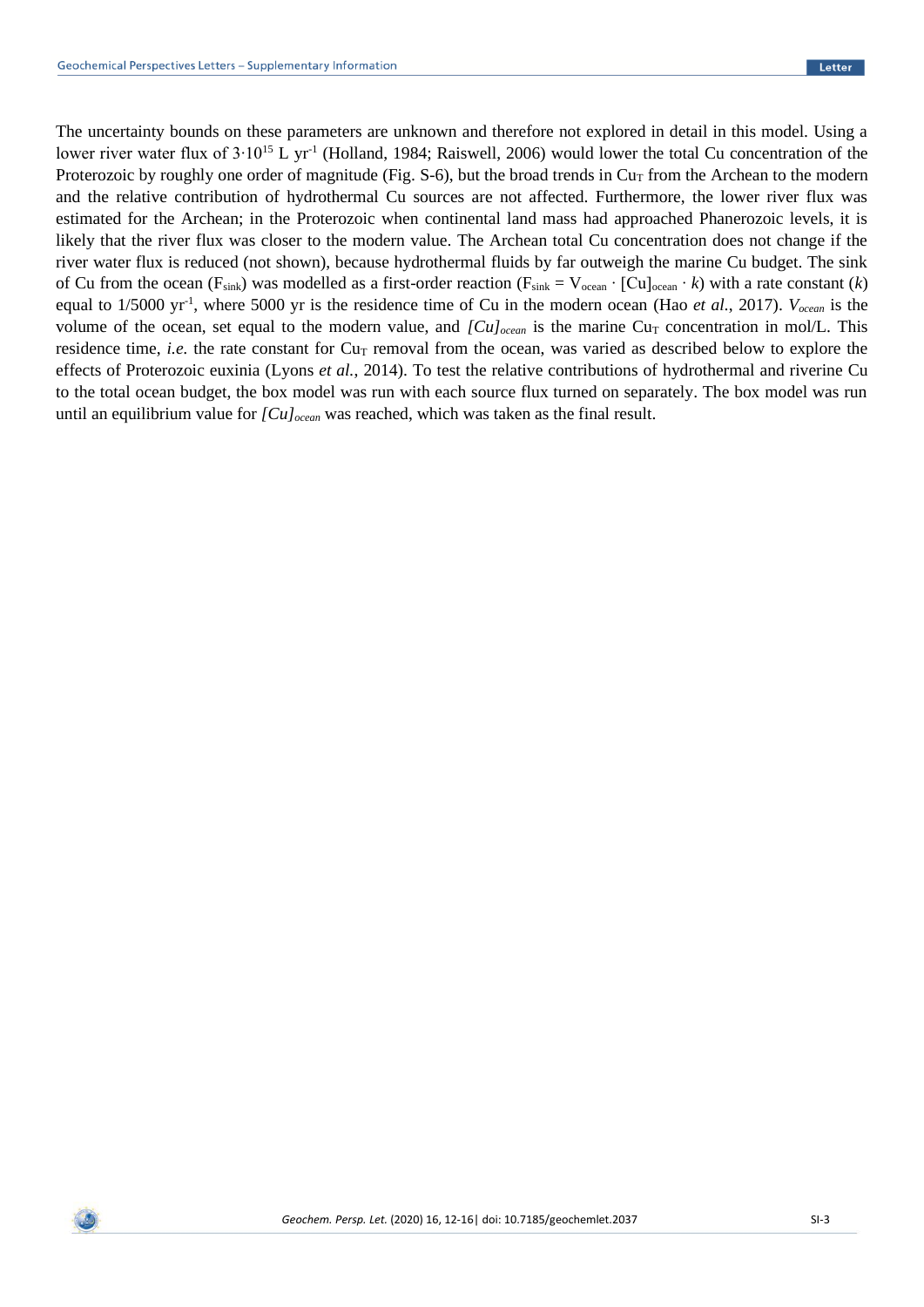# **Supplementary Figures**



**Figure S-1** Schematic of the box model run in Stella<sup>®</sup>. F<sub>water</sub> = river water flux; Cu<sub>river</sub> = concentration of Cu in river water; F<sub>hydroth</sub>. = hydrothermal water flux; Cu<sub>hydroth</sub>. = hydrothermal Cu concentration, taken from the thermodynamic model after precipitation has ceased;  $Cu_{\text{ocean}} = Cu_T$  concentration in seawater, i.e. target parameter of the box model; k  $=$  rate constant for Cu settling out of the ocean;  $V_{ocean} =$  total ocean volume in litres. The system was solved by integration with the Euler method.



**Figure S-2** Mineral precipitation in the modern ocean during mixing between 1 kg hydrothermal fluid and up to 1000 kg seawater. Copper-bearing minerals are marked in red. Note that less chalcocite is precipitated in the presence of ligands.

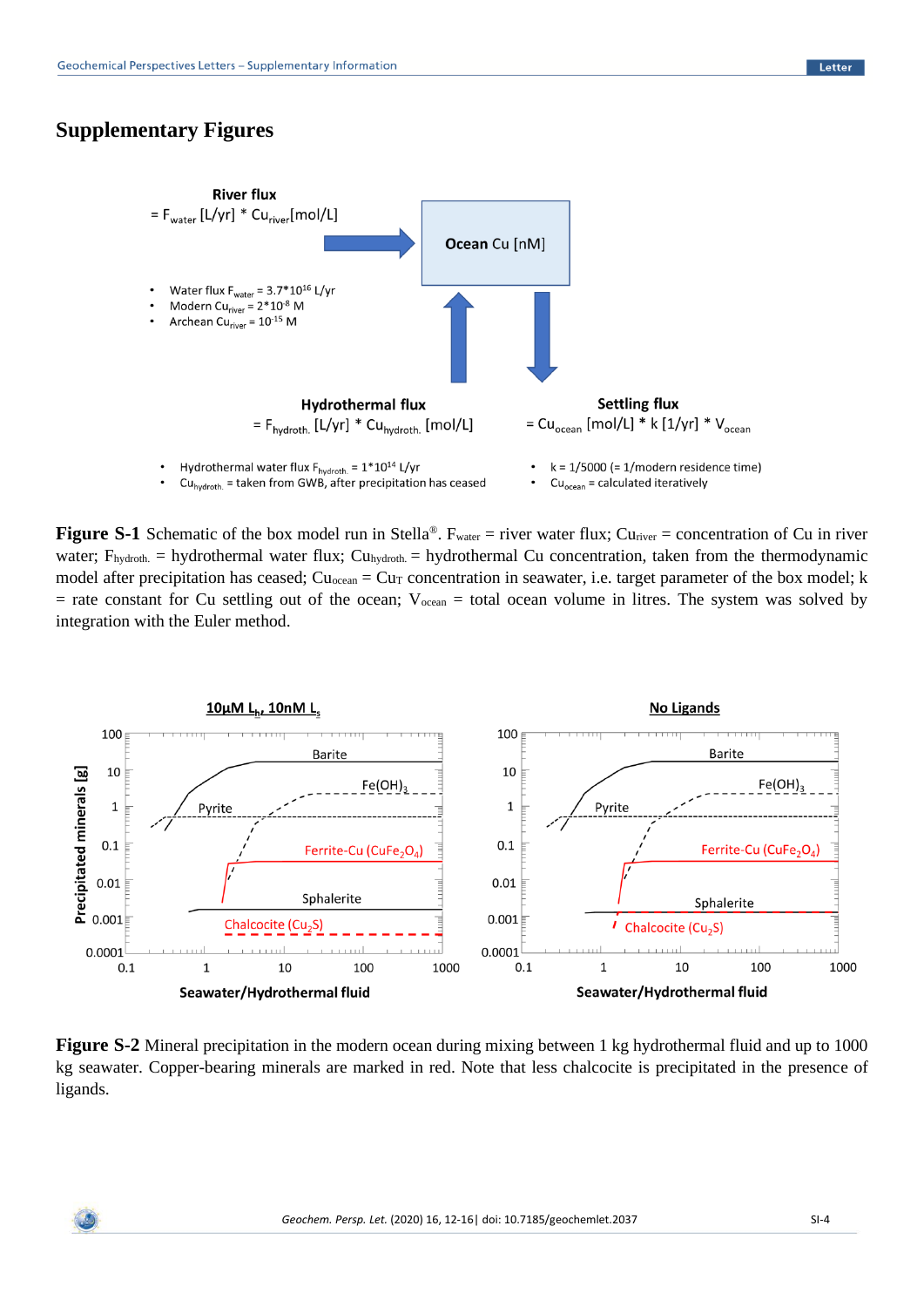

**Figure S-3** Mineral precipitation in the Proterozoic ocean during mixing between 1 kg hydrothermal fluid and up to 1000 kg seawater. Copper-bearing minerals are marked in red. Less chalcopyrite is precipitated in the presence of ligands, but the difference is not visible at this scale. Note change in mineral speciation towards more Fe-depleted Cu phases (chalcocite and bornite) in the presence of ligands, which results from Cu-release from the hydrothermal ligand later during the mixing process.



**Figure S-4** Mineral precipitation in the Archean ocean during mixing between 1 kg hydrothermal fluid and up to 1000 kg seawater. Copper-bearing minerals are marked in red. Note that chalcopyrite precipitates later in the presence of ligands and overall less of it is produced.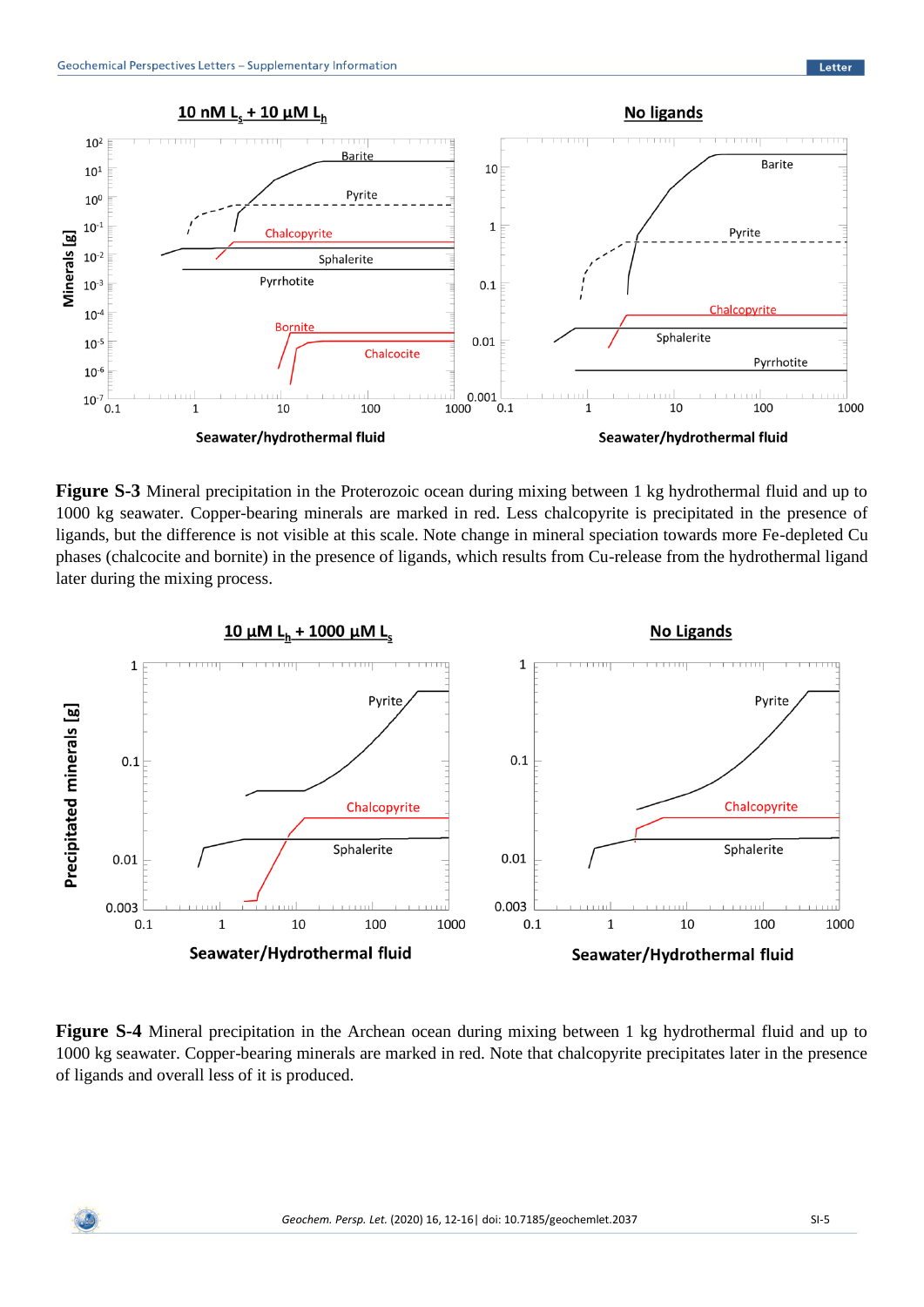

**Figure S-5** Change in fluid temperature **(a)**, as well as pH and Eh for the modern **(b)**, Proterozoic **(c)** and Archean **(d)** scenario. The temperature change in panel **(a)** applies to all three time periods.

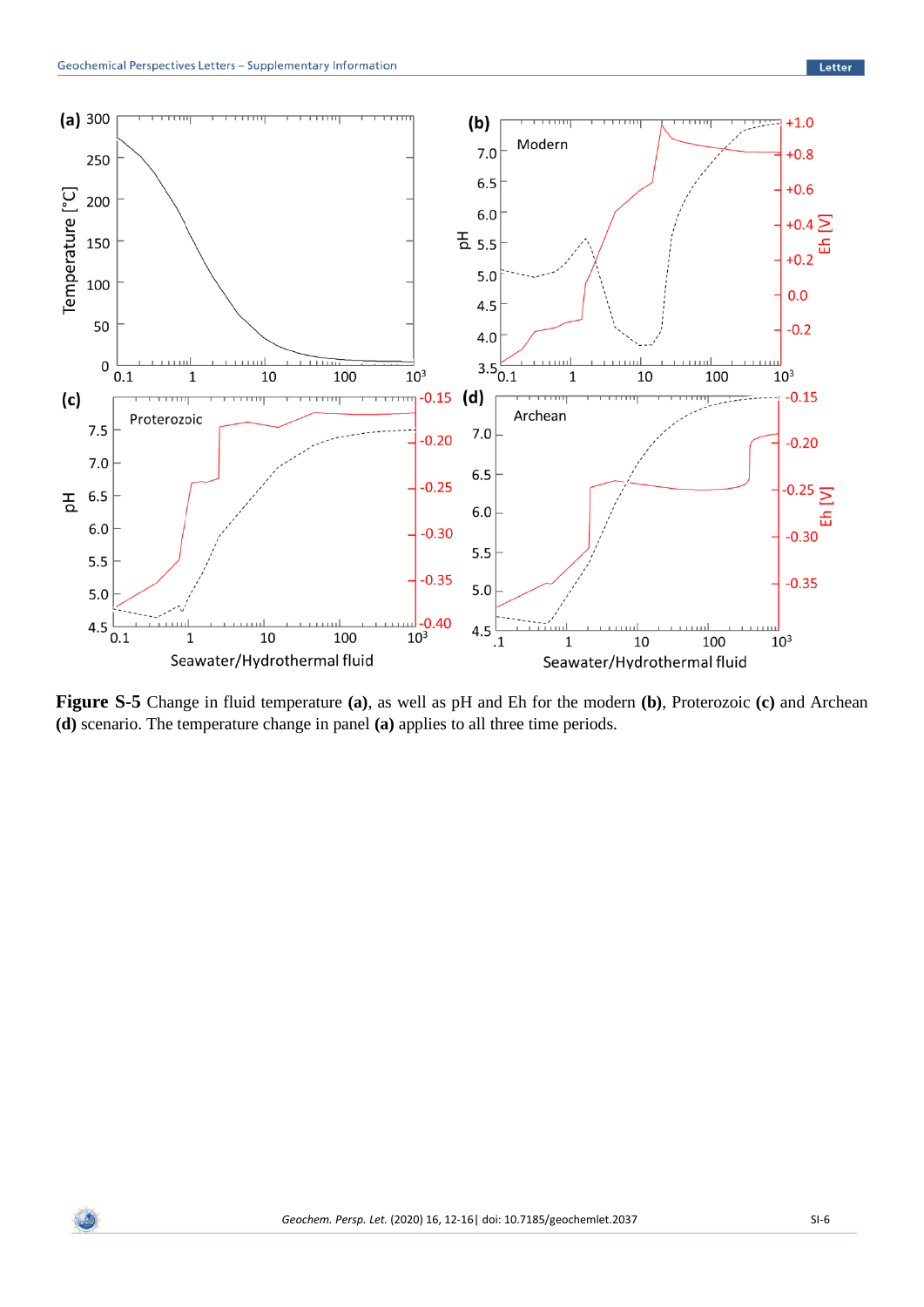

**Figure S-6** Comparing the effect of different total river water fluxes on the marine Cu budget in the Proterozoic ocean. (a) Using the modern river water flux of  $3.74 \cdot 10^{16}$  L yr<sup>-1</sup> (same as Figure 1c in the main text). (b) Using a lower river water flux of  $3.10^{15}$  L yr<sup>-1</sup>. The total marine Cu concentration in (b) is lower by roughly a factor of 10. However, this lower river water flux was estimated for the Archean and is therefore likely an underestimate of the Proterozoic river flux.



**Figure S-7** Effect of increasing the total Cu residence time in the Archean ocean in a scenario with a high marine ligand (Ls) concentration of 1mM (Scenario 4 in Figure 1e in the main text). Unless ocean temperature was higher than today (Figure 1f in the main text), a longer residence time may be an alternative mechanism for maintaining nM levels of Cu<sub>T</sub> in Archean seawater.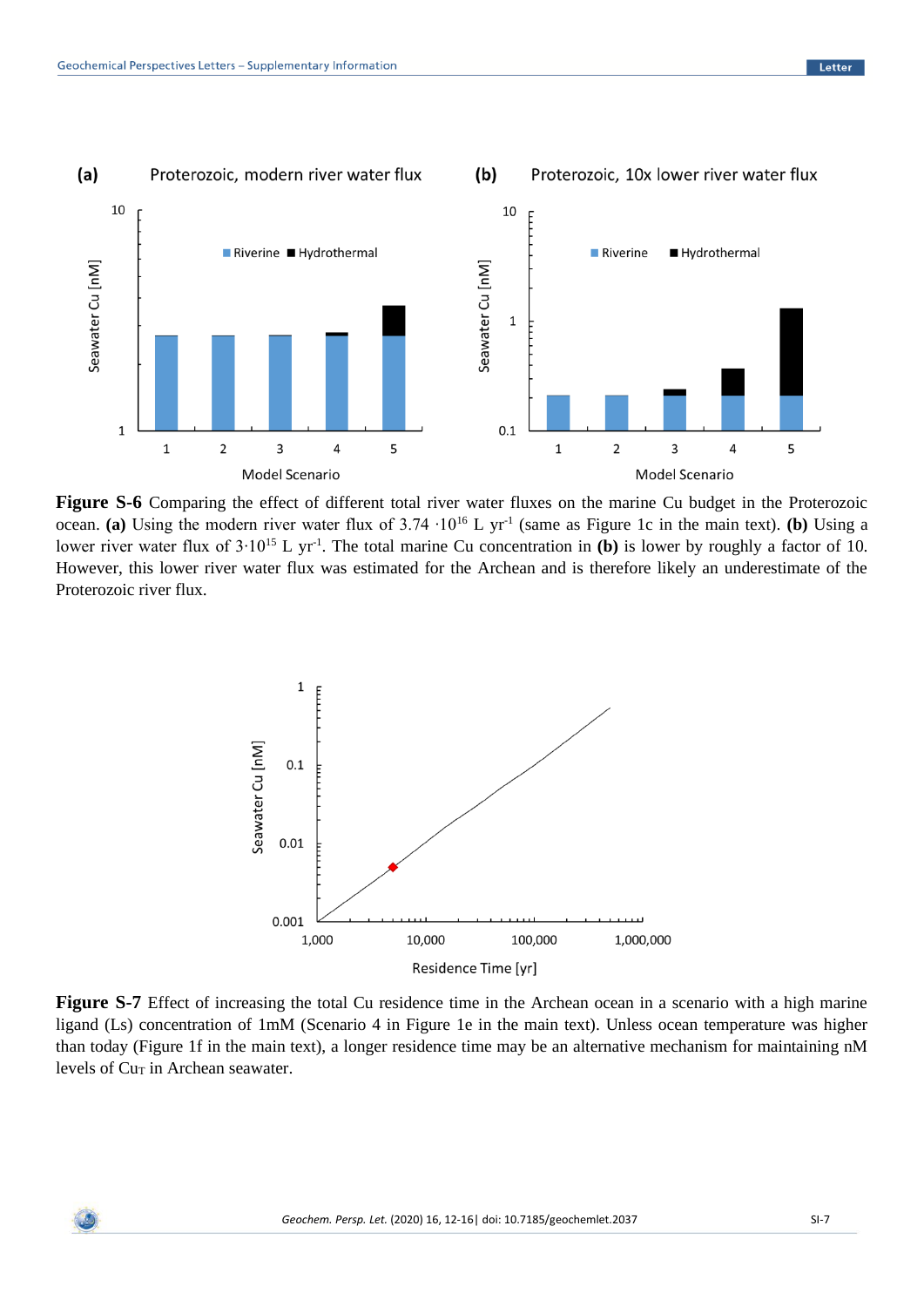# **Supplementary Tables**

**Table S-1 Input data for the thermodynamic model.** The hydrothermal fluid represents the Rainbow vent field in the Mid-Atlantic Ridge. Seawater constraints are described in the Methods. Note that the software requires that the two reacting fluids contain all constituents. Therefore, L<sub>h</sub> and L<sub>s</sub> had to be added also the seawater and the hydrothermal fluid, respectively, but their concentrations were set to extremely low values (10<sup>-20</sup>), which are essentially zero for practical purposes.

| <b>Hydrothermal fluid</b> |              |             | Modern seawater              |                      |             | Proterozoic seawater         |                          |                   | Archean seawater             |                      |                   |
|---------------------------|--------------|-------------|------------------------------|----------------------|-------------|------------------------------|--------------------------|-------------------|------------------------------|----------------------|-------------------|
| $Ba^{2+}$                 | 67           | uM          | $Ba^{2+}$                    | $9.21 \cdot 10^{-8}$ | $\mathbf M$ | $Ba^{2+}$                    | $9.21 \cdot 10^{-8}$     | $\mathbf M$       | $Ba^{2+}$                    | $9.21 \cdot 10^{-8}$ | $\mathbf M$       |
| $Ca^{2+}$                 | 67           | mM          | $Ca^{2+}$                    | $1.07 \cdot 10^{-2}$ | $\mathbf M$ | $Ca^{2+}$                    | $1.07 \cdot 10^{-2}$     | $\mathbf M$       | $Ca^{2+}$                    | $1.07 \cdot 10^{-2}$ | $\mathbf{M}$      |
| $Cl^-$                    | 750          | mM          | $Cl-$                        | $5.91 \cdot 10^{-1}$ | $\mathbf M$ | $Cl^-$                       | $5.91 \cdot 10^{-1}$     | $\mathbf M$       | $Cl-$                        | $5.91 \cdot 10^{-1}$ | M                 |
| $Cu+$                     | 140          | uM          | $Cu+$                        | $7.26 \cdot 10^{-9}$ | nM          | $Cu+$                        | $7.26 \cdot 10^{-9}$     | nM                | $Cu+$                        | $7.26 \cdot 10^{-9}$ | nM                |
| $Fe2+$                    | 24000        | uM          | $\text{Fe}^{2+}$             | $1.10^{-9}$          | M           | $\text{Fe}^{2+}$             | 100                      | uM                | $\text{Fe}^{2+}$             | 100                  | uM                |
| $\mathbf{K}^+$            | 20           | mM          | $\rm K^+$                    | $1.05 \cdot 10^{-2}$ | M           | $\mathbf{K}^+$               | $1.05 \cdot 10^{-2}$     | $\mathbf M$       | $\rm K^+$                    | $1.05 \cdot 10^{-2}$ | M                 |
| $L_{\rm h}$ -             | 10           | uM          | $L_h$ <sup>-</sup>           | $1.10^{-20}$         | nM          | $L_h$ <sup>-</sup>           | $1.10^{-20}$             | nM                | $L_h$                        | $1.10^{-20}$         | $\mathrm{nM}$     |
| $L_{\rm s}$ -             | $1.10^{-20}$ | nM          | $L_s$                        | 10                   | nM          | $L_{\rm s}$                  | 10                       | nM                | $L_s$                        | 10                   | nM                |
| $Mg^{2+}$                 | 0.0001       | nM          | $Mg^{2+}$                    | $5.66 \cdot 10^{-2}$ | M           | $Mg^{2+}$                    | $5.66 \cdot 10^{-2}$     | M                 | $Mg^{2+}$                    | $5.66 \cdot 10^{-2}$ | M                 |
| $Mn^{2+}$                 | 2250         | uM          | $Mn^{2+}$                    | $1.10^{-9}$          | M           | $Mn^{2+}$                    | $1.10^{-9}$              | $\mathbf M$       | $Mn^{2+}$                    | $1.10^{-9}$          | M                 |
| $\mathrm{Na}^+$           | 553          | mM          | $Na+$                        | $5.06 \cdot 10^{-1}$ | M           | $\mathrm{Na}^+$              | $5.06 \cdot 10^{-1}$     | M                 | $\mathrm{Na}^+$              | $5.06 \cdot 10^{-1}$ | M                 |
| SiO <sub>2(aq)</sub>      | 6.9          | mM          | SiO <sub>2(aq)</sub>         | $1.70 \cdot 10^{-4}$ | $\mathbf M$ | SiO <sub>2(aq)</sub>         | $1.70 \cdot 10^{-4}$     | $\mathbf M$       | SiO <sub>2(aq)</sub>         | $1.70 \cdot 10^{-4}$ | M                 |
| $Sr^{2+}$                 | 200          | uM          | $Sr^{2+}$                    | $1.33 \cdot 10^{-5}$ | $\mathbf M$ | $Sr^{2+}$                    | $1.33 \cdot 10^{-5}$     | $\mathbf M$       | $Sr^{2+}$                    | $1.33 \cdot 10^{-5}$ | M                 |
| $Zn^{2+}$                 | 160          | uM          | $Zn^{2+}$                    | $1.04 \cdot 10^{-8}$ | M           | $Zn^{2+}$                    | $1.04 \cdot 10^{-8}$     | M                 | $Zn^{2+}$                    | $1.04 \cdot 10^{-8}$ | M                 |
| CH <sub>4</sub> (aq)      | 2.5          | mM          | HCO <sub>3</sub>             | $2.06 \cdot 10^{-3}$ | M           | HCO <sub>3</sub>             | $2.06 - 10^{3}$          | M                 | HCO <sub>3</sub>             | $2.06 \cdot 10^{-3}$ | M                 |
| $H_2S$                    | $\mathbf{1}$ | mM          | SO <sub>4</sub> <sup>2</sup> | 28                   | mM          | SO <sub>4</sub> <sup>2</sup> | $3.10^{-3}$              | $\mathbf M$       | SO <sub>4</sub> <sup>2</sup> | 20                   | uM                |
| $H_{2(aq)}$               | 16           | mM          | $O_{2(aq)}$                  | 349                  | uM          | $O_{2(aq)}$                  | $3.49 \cdot 10^{-51}$    | $\mathbf M$       | $H_{2(aq)}$                  | $7.90 \cdot 10^{-9}$ | M                 |
| pH                        | 4.8          |             | pH                           | 8.1                  |             | pH                           | 7.5                      |                   | pH                           | 6.5                  |                   |
| $\mathbf T$               | 300          | $^{\circ}C$ | $\mathbf T$                  | $\overline{4}$       | $^{\circ}C$ | T                            | $\overline{\mathcal{A}}$ | $^{\circ}{\rm C}$ | T                            | 4                    | $^{\circ}{\rm C}$ |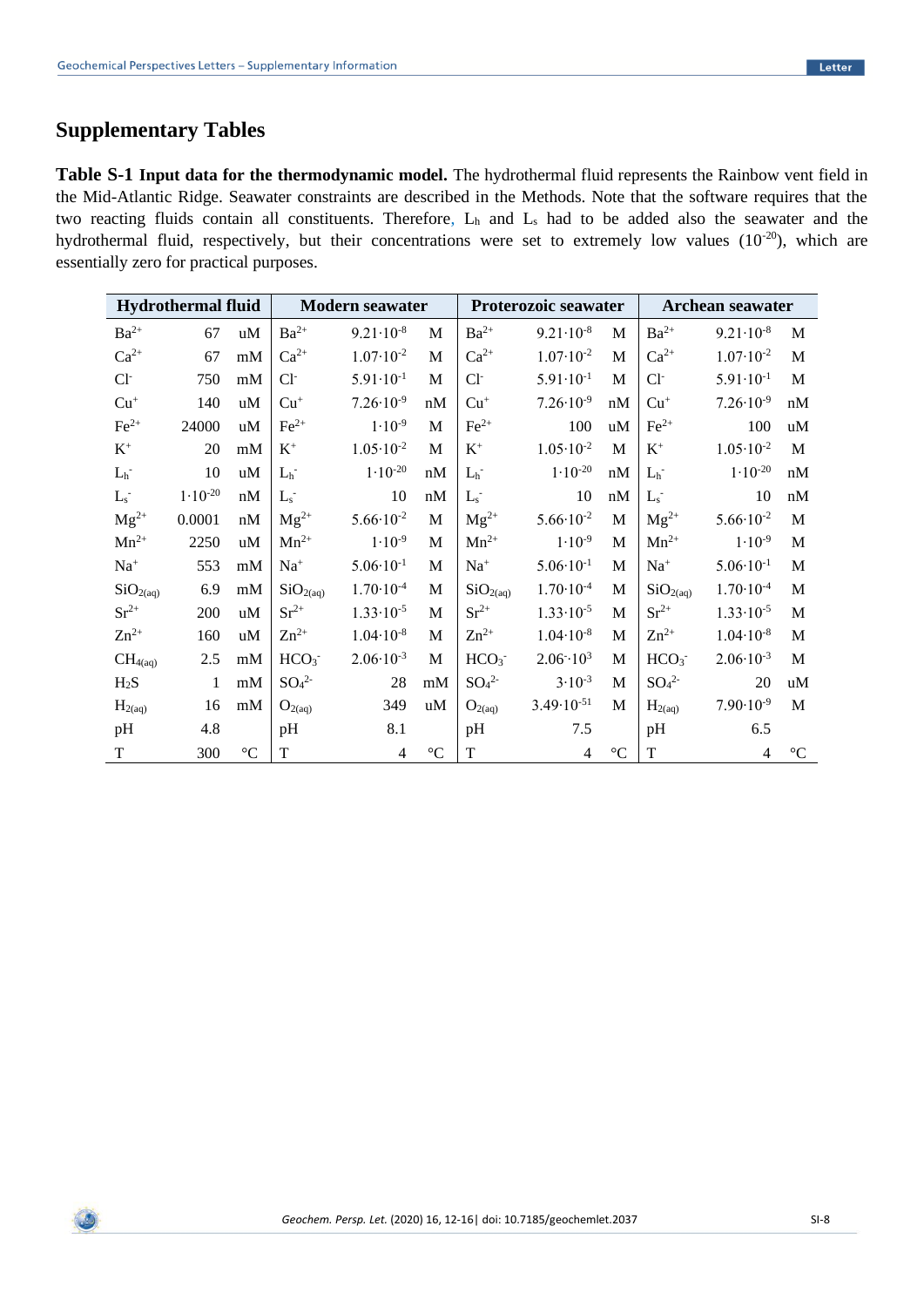**Table S-2 Changing**  $SO_4^2$  **or Fe<sup>2+</sup>** in the Proterozoic ocean. These tests represent the scenario with 10  $\mu$ M L<sub>h</sub><sup>+</sup> and 10 nM L<sub>s</sub><sup>+</sup>. The second column shows the concentration of residual Cu in the fluid mixture after precipitation has ceased. Note the sudden decline in Cu levels when sulfate levels drop to 2 mM. 'Used' indicates the value that was used for the model in the main text.

| Seawater $SO_4^2$ [mM]         | Final hydrothermal vent Cu [M] |
|--------------------------------|--------------------------------|
| $\overline{2}$                 | $4.8 \cdot 10^{-11}$           |
| $3$ (used)                     | $2.0 \cdot 10^{-9}$            |
|                                | $1.5 \cdot 10^{-9}$            |
|                                | $1.37 \cdot 10^{-9}$           |
| 10                             | $1.36 \cdot 10^{-9}$           |
| Seawater $\text{Fe}^{2+}$ [uM] | Final hydrothermal vent Cu [M] |
| $100$ (used)                   | $2.0 \cdot 10^{-9}$            |
| 1000                           | $1.83 \cdot 10^{-9}$           |

**Table S-3 Changing**  $SO_4^2$  **or Fe<sup>2+</sup>** in the Archean ocean. These tests represent the scenario with 10  $\mu$ M  $L_h^+$  and 10 nM  $L_s^*$ . Residual Cu in the fluid more than doubles with increasing sulfate, but sulfate concentrations above 200  $\mu$ M are probably unrealistic for the Archean ocean. 'Used' indicates the value that was used for the model in the main text.

| Seawater $SO_4^2$ [µM]           | <b>Final hydrothermal vent Cu [M]</b> |
|----------------------------------|---------------------------------------|
| $\mathcal{D}_{\mathcal{A}}$      | $4.28 \cdot 10^{-12}$                 |
| $20$ (used)                      | $4.50 \cdot 10^{-12}$                 |
| <b>200</b>                       | $1.36 \cdot 10^{-11}$                 |
| 2000                             | $1.63 \cdot 10^{-11}$                 |
| Seawater $\mathbf{Fe}^{2+}$ [uM] | Final hydrothermal vent Cu [M]        |
| $100$ (used)                     | $4.50 \cdot 10^{-12}$                 |
| 1000                             | $2.30 \cdot 10^{-12}$                 |